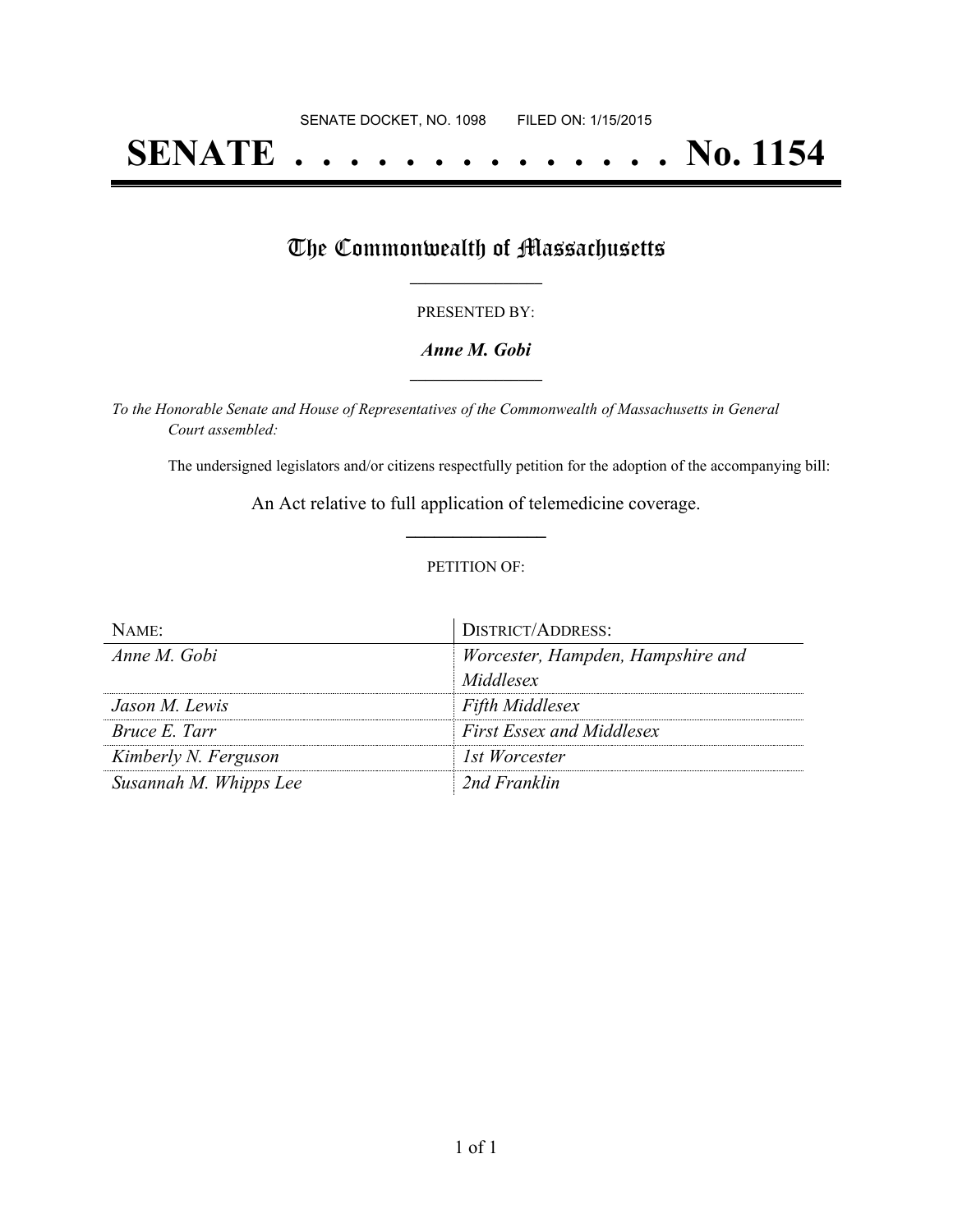## SENATE DOCKET, NO. 1098 FILED ON: 1/15/2015

## **SENATE . . . . . . . . . . . . . . No. 1154**

By Ms. Gobi, a petition (accompanied by bill, Senate, No. 1154) of Anne M. Gobi, Jason M. Lewis, Bruce E. Tarr, Kimberly N. Ferguson and others relative to the use of interactive audio, video or other electronic media for the purpose of medical diagnosis, consultation or treatment. Public Health.

### [SIMILAR MATTER FILED IN PREVIOUS SESSION SEE HOUSE, NO. *2114* OF 2013-2014.]

## The Commonwealth of Massachusetts

**In the One Hundred and Eighty-Ninth General Court (2015-2016) \_\_\_\_\_\_\_\_\_\_\_\_\_\_\_**

**\_\_\_\_\_\_\_\_\_\_\_\_\_\_\_**

An Act relative to full application of telemedicine coverage.

Be it enacted by the Senate and House of Representatives in General Court assembled, and by the authority *of the same, as follows:*

- 1 SECTION 1. Chapter 32A of the General Laws is hereby amended by inserting after
- 2 section 17N, the following section:—
- 3 Section 17O. (a) For the purposes of this section, "telemedicine" as it pertains to the
- 4 delivery of health care services, shall mean the use of interactive audio, video or other electronic
- 5 media for the purpose of diagnosis, consultation or treatment. "Telemedicine" shall not include
- 6 the use of audio-only telephone, facsimile machine or e-mail.
- 7 (b) An insurer may limit coverage of telemedicine services to those health care providers 8 in a telemedicine network approved by the insurer.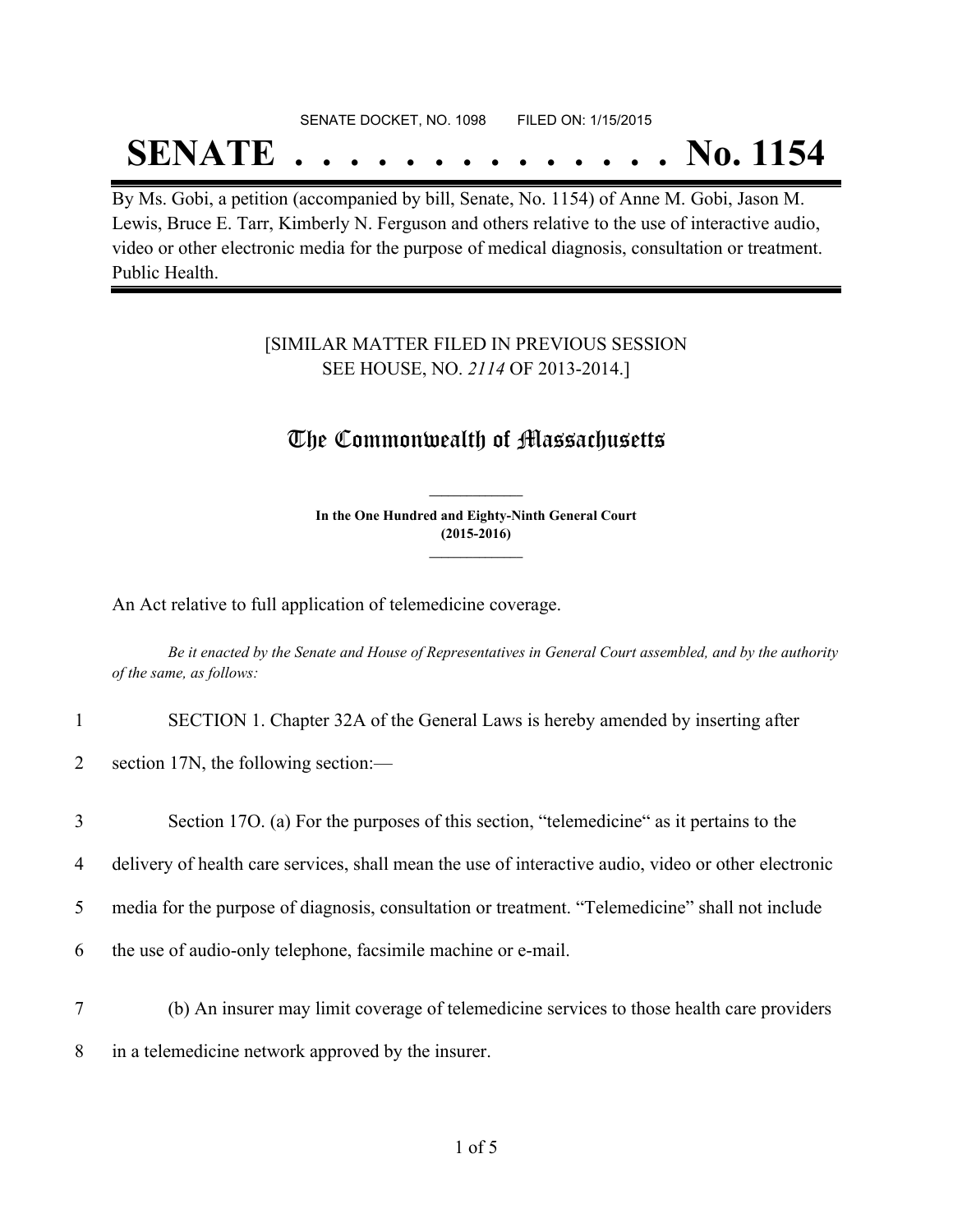| 9  | (c) A contract that provides coverage for services under this section may contain a                  |
|----|------------------------------------------------------------------------------------------------------|
| 10 | provision for a deductible, copayment or coinsurance requirement for a health care service           |
| 11 | provided through telemedicine as long as the deductible, copayment or coinsurance does not           |
| 12 | exceed the deductible, copayment or coinsurance applicable to an in-person consultation.             |
| 13 | (d) Coverage for health care services under this section shall be consistent with coverage           |
| 14 | for health care services provided through in-person consultation.                                    |
| 15 | SECTION 2. Chapter 118E of the General Laws is hereby amended by inserting after                     |
| 16 | section 10H the following section:-                                                                  |
| 17 | Section 10I. (a) For the purposes of this section, "telemedicine" as it pertains to the              |
| 18 | delivery of health care services, shall mean the use of interactive audio, video or other electronic |
| 19 | media for the purpose of diagnosis, consultation or treatment. "Telemedicine" shall not include      |
| 20 | the use of audio-only telephone, facsimile machine or e-mail.                                        |
| 21 | (b) MassHealth may limit coverage of telemedicine services to those health care                      |
| 22 | providers in a telemedicine network approved by the MassHealth.                                      |
| 23 | (c) A contract that provides coverage for services under this section may contain a                  |
| 24 | provision for a deductible, copayment or coinsurance requirement for a health care service           |
| 25 | provided through telemedicine as long as the deductible, copayment or coinsurance does not           |
| 26 | exceed the deductible, copayment or coinsurance applicable to an in-person consultation.             |
| 27 | (d) Coverage for health care services under this section shall be consistent with coverage           |
| 28 | for health care services provided through in-person consultation.                                    |

of 5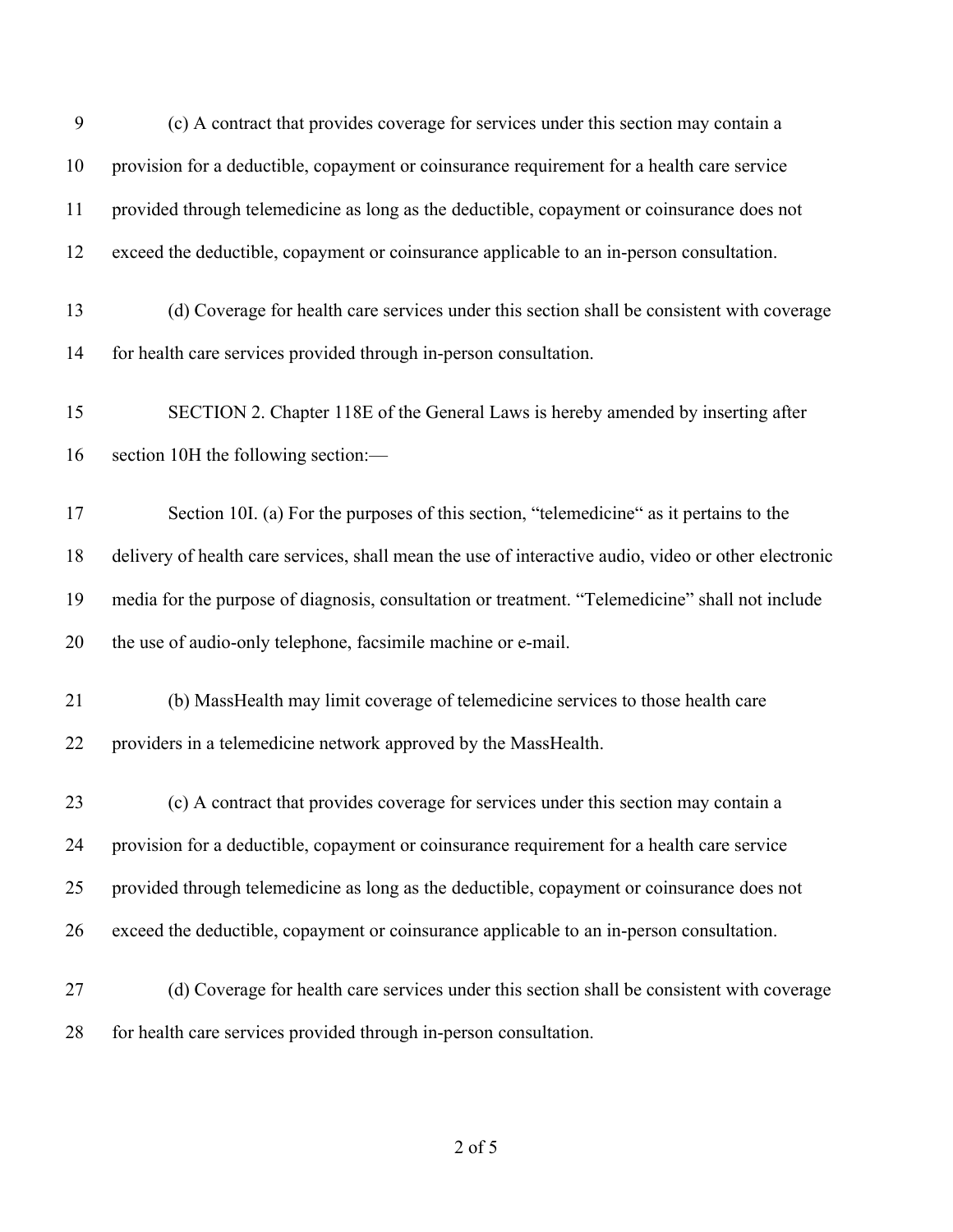| 29 | SECTION 3. Chapter 176A of the General Laws is hereby amended by inserting after                     |
|----|------------------------------------------------------------------------------------------------------|
| 30 | section 8II the following section:-                                                                  |
| 31 | Section 8JJ. (a) For the purposes of this section, "telemedicine" as it pertains to the              |
| 32 | delivery of health care services, shall mean the use of interactive audio, video or other electronic |
| 33 | media for the purpose of diagnosis, consultation or treatment. "Telemedicine" shall not include      |
| 34 | the use of audio-only telephone, facsimile machine or e-mail.                                        |
| 35 | (b) An insurer may limit coverage of telemedicine services to those health care providers            |
| 36 | in a telemedicine network approved by the insurer.                                                   |
| 37 | (c) A contract that provides coverage for services under this section may contain a                  |
| 38 | provision for a deductible, copayment or coinsurance requirement for a health care service           |
| 39 | provided through telemedicine as long as the deductible, copayment or coinsurance does not           |
| 40 | exceed the deductible, copayment or coinsurance applicable to an in-person consultation.             |
| 41 | (d) Coverage for health care services under this section shall be consistent with coverage           |
| 42 | for health care services provided through in-person consultation.                                    |
| 43 | SECTION 4. Chapter 176B of the General Laws, is hereby amended by inserting after                    |
| 44 | section 4II the following section:-                                                                  |
| 45 | Section 4JJ. (a) For the purposes of this section, "telemedicine" as it pertains to the              |
| 46 | delivery of health care services, shall mean the use of interactive audio, video or other electronic |
| 47 | media for the purpose of diagnosis, consultation or treatment. "Telemedicine" shall not include      |
| 48 | the use of audio-only telephone, facsimile machine or e-mail.                                        |

of 5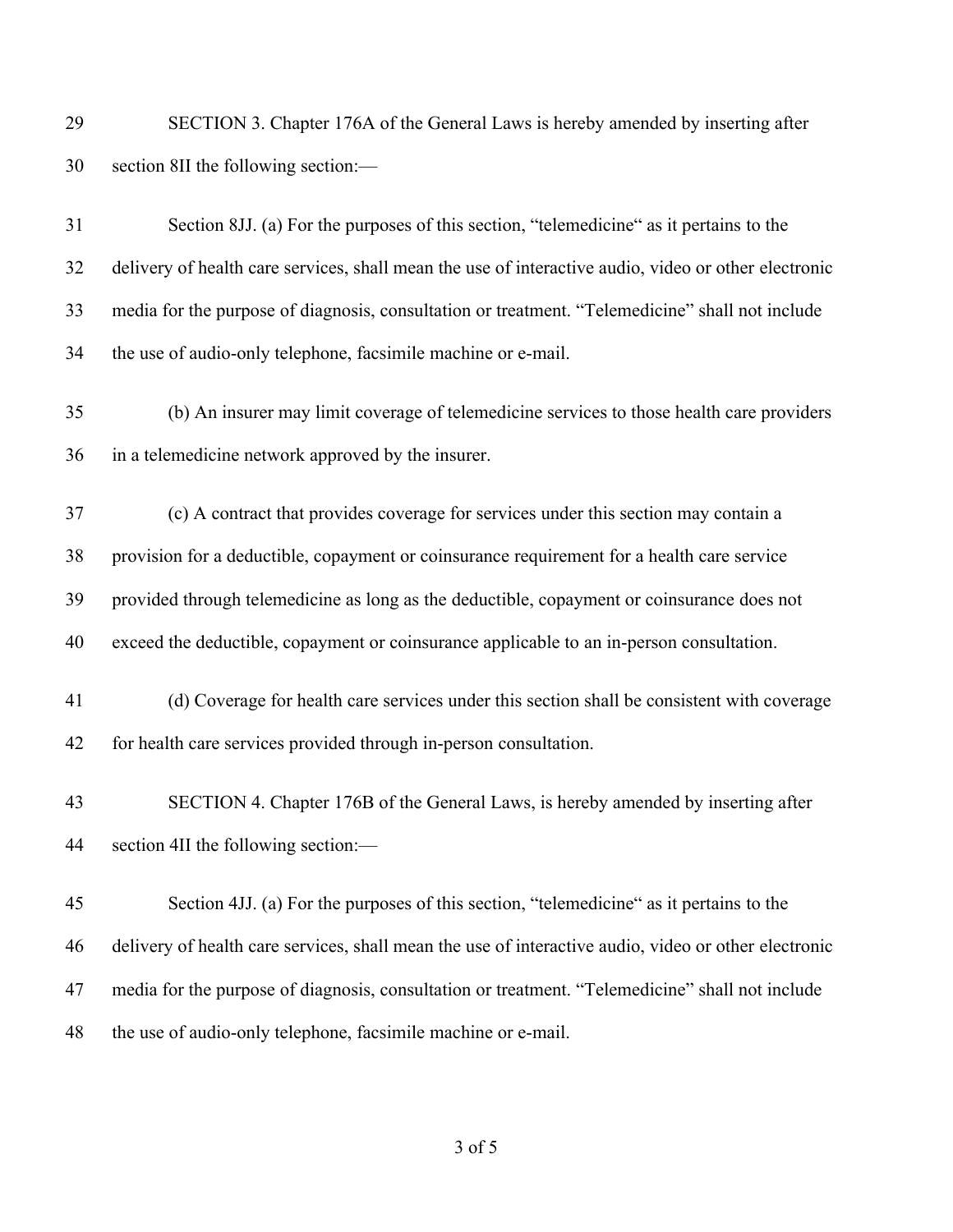(b) An insurer may limit coverage of telemedicine services to those health care providers in a telemedicine network approved by the insurer.

 (c) A contract that provides coverage for services under this section may contain a provision for a deductible, copayment or coinsurance requirement for a health care service provided through telemedicine as long as the deductible, copayment or coinsurance does not exceed the deductible, copayment or coinsurance applicable to an in-person consultation.

 (d) Coverage for health care services under this section shall be consistent with coverage for health care services provided through in-person consultation.

 SECTION 5. Chapter 176G of the General Laws is hereby amended by inserting after section 4AA the following:—

 Section 4BB. (a) For the purposes of this section, "telemedicine" as it pertains to the delivery of health care services, shall mean the use of interactive audio, video or other electronic media for the purpose of diagnosis, consultation or treatment. "Telemedicine" shall not include the use of audio-only telephone, facsimile machine or e-mail.

 (b) An insurer may limit coverage of telemedicine services to those health care providers in a telemedicine network approved by the insurer.

 (c) A contract that provides coverage for services under this section may contain a provision for a deductible, copayment or coinsurance requirement for a health care service provided through telemedicine as long as the deductible, copayment or coinsurance does not exceed the deductible, copayment or coinsurance applicable to an in-person consultation.

of 5